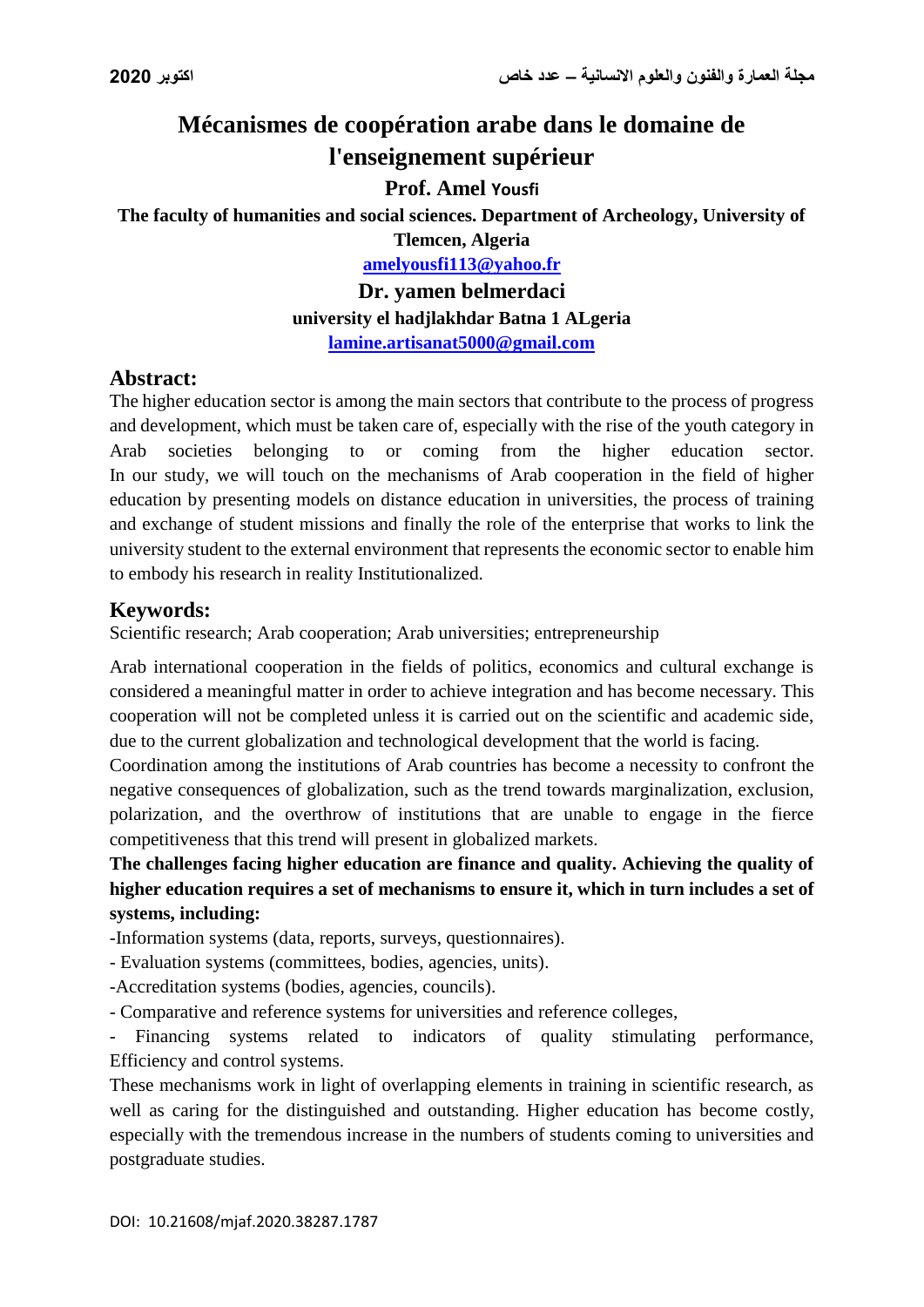The problem of our topic falls within several questions about the subject. Is higher education and scientific research in the Arab countries aimed at teaching information and graduating thousands of students without considering the quality of training and the needs of the state and the labor market, or is it the creation of knowledge and solving the problem of society?

Talking about education in the field of higher education and scientific research leads us to speak and refer to the quality of education in this sector and the development of educational skills, and this can only be done by keeping pace with the modern and technological mechanisms.

The Arab countries seek to develop their university educational systems in a way that leads to the graduation of scientific and professional competencies that meet the purpose of the job market, reduce unemployment rates among holders of higher degrees, and support university scientific research to play its actual role in the development of society and the economy, and for that, university institutions operate through openness European universities and support for cooperation and exchange with them should benefit from their experiences in applying modern international standards.

# **To answer the problem, we decided to address the study within the following axes:**

-Arab International Cooperation within the grants program for professors and doctoral students -Distance education in universities

- The ambush operations and the exchange of scientific missions.
- Contracting.
- -Arab Higher Education Bodies.
- -A future vision for Arab higher education.

### **Research importance:**

The importance of research is highlighted in the following points:

-The development of higher education has become one of the most important signs of progress and coping with the various changes at all levels.

-The higher education sector is integrated with various economic sectors as it contributes to providing the qualified workforce needed by the various sectors.

-Countries attach great importance to the higher education sector.

-Higher education is among the sectors on which Arab cooperation takes place.

### **Research aims:**

- Give the importance of the higher education sector within the economies of countries as a generator of direct and indirect jobs, and as a driver for other economic sectors, and accordingly, the aim of this study lies in:

- An attempt to diagnose and analyze the reality of Arab cooperation in the field of higher education.

- Identifying areas of Arab cooperation.

-Determining the Arab institutions for higher education.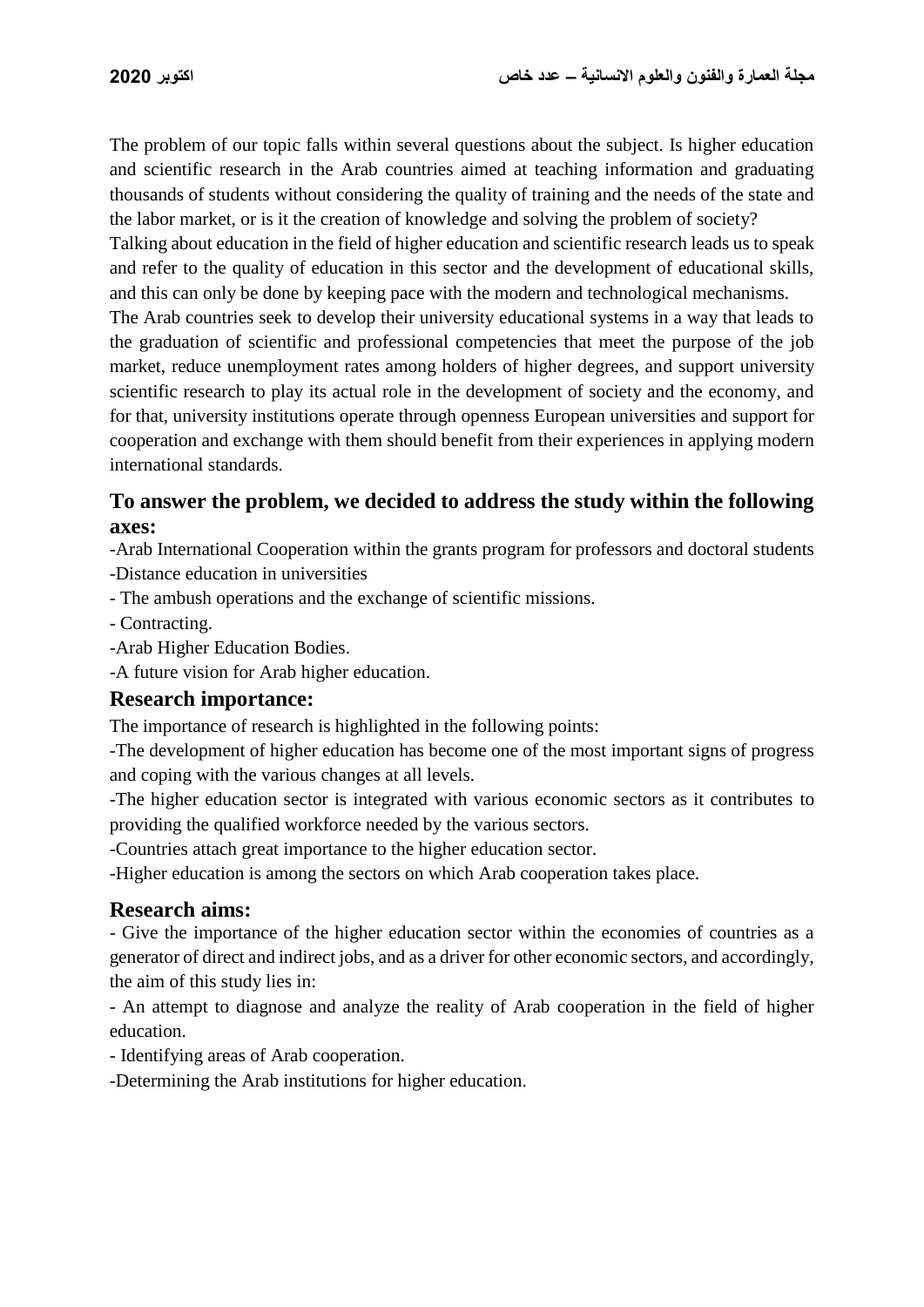# **Arab International Cooperation within the grants program for professors and doctoral students:**

This will be through improving the level of training abroad, whether among Arab or international universities, as well as the scholarship program for doctoral students and professors to finish the thesis, as higher education in the Arab world witnessed an increase as well as an acceleration in the number of its institutions, the expansion in the number of colleges and an increase in the number of students enrolled in it, as indicated by it. Statistics and data, and among these available grants we find, for example:

1- Granting Erasmus. This program funded by the European Union aims to strengthen European cooperation and international links in the field of higher education.

2- - Granting Provas. This project was established in 1987 and targets Algerian doctoral students under joint supervision Algerian and foreign cooperation.

3- Distance education in universities: Arab efforts remain far behind the global lead. In recent years, many initiatives have emerged for e-learning applications in the Arab world, especially in the field of higher education. Among the most prominent are the hypothetical Syrian and Tunisian universities, and the experiences of open universities in Egypt, Algeria, Sudan, Libya, the United Arab Emirates and Palestine. With these countries feeling the need to expand the provision of e-learning opportunities and the need to employ communication and information technology in many fields.

4- Internships and scientific mission exchange: Training is not limited to the student, but even to the professor in the field of higher education and scientific research in order to improve the level and quality of education through the acquisition of skills through knowledge exchange for Arab and foreign universities alike.

The ambush aims to:

-Field training for the student with the aim of supporting theoretical lessons in order to give them a practical and realistic character.

-The integration of students with the lived reality and their participation in activities. -Improving the bond between the university and its partners.

# **Entrepreneurial:**

Entrepreneurial House as: "The basic tool that the National Agency for Supporting Youth Employment relies on to educate students and introduce them to work in partnership with the university.

The main objective of the office is to enhance the university's openness to its social and economic environment, through the appreciation and development of practical research and technology.

- A link between graduates holding projects and the institutions that will supervise their financing.

-Accompanying young people to the success of their projects through the university to facilitate the task of young people in dealing with economic partners with the necessary and required experience.

- In addition to being an important mediator in directing and supporting research teams of professors and students with economic partners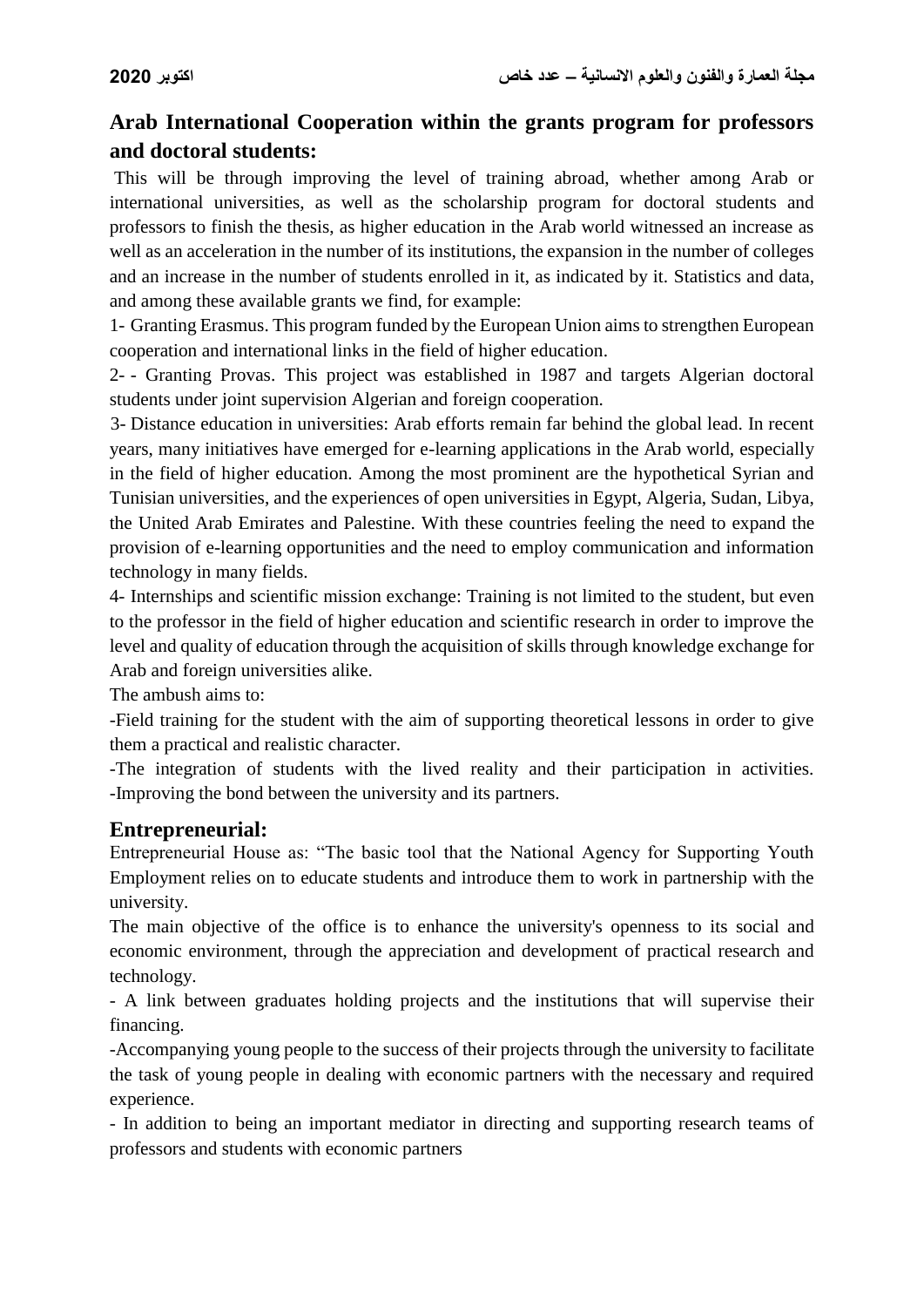# **It tasks:**

- Provide a range of services, in particular continuing education programs tailored to business needs.

-Contribute to identifying training and research needs and work requirements.

-Encouraging technology transfer from the university to economic partners Providing human and material resources to implement joint projects.

Among the bodies for Arab cooperation in the field of research and higher education, we find:  $\checkmark$  Arab Council for Social Sciences.

 $\checkmark$  Institute for Arab Research and Studies.

# **A future vision for Arab higher education**:

The mechanisms of Arab cooperation in the field of higher education do not lie in the quality of education using modern and advanced technologies and virtual communication or training and scholarships. Rather, this cooperation must be based on achieving goals that transcend the advancement of higher education and the science elite to achieve progress in creativity and innovation while benefiting from the experiences of Arab countries from Through the exchange of experiences, with the need to draw on the successful international experiences in the fields of higher education and scientific research.

Today, more than ever before, we are at an important crossroads that settles our position in the problem of university education or the so-called higher education, as Arab countries must link university education and the quality of teaching with the political and economic aspect of the state by taking measures to make the university the arm of the state, Instead of being consumers of science, we should extend to the learners a helping hand to strive for progress, not at the foreign expense, but content ourselves with the Arab side in order to keep pace with global development. And this will only be with academic freedom, planning and programmed funding in the field of research compared to developed countries in this field, whether at the level.

The methodological curriculum, as educational curricula in Arab universities have become inherited and transmitted, as Rafi Abbas says in this regard: the transfer of traditional education from the classroom, the book, and direct reception, which together constitute temporal and spatial determinants to the mechanism of using modern technologies to obtain scientific material and from The problems that higher education faces in the Arab world are dependency, imitation, and the problem of linguistic and identity duplication, since in the absence of knowledge production and scientific production, universities depend It is raised on what the other produces according to his standards, values, principles and goals.

Dependence on the other and the culture of consumption and imitation are factors that lead to dependency and the melting of national identity and national culture in the unforgiving flood of globalization. Reforming the reality of higher education, scientific research and knowledgemaking in the Arab world needs radical organizational, structural and knowledge-based measures, such as changing the mentality, developing management, increasing the budget at high rates, and involving the private sector in financing.

The learner does not need to learn only, but rather he needs to apply that in practical life through training, systematic and organized coordination between the Ministry of Higher Education and other ministries and between Arab countries.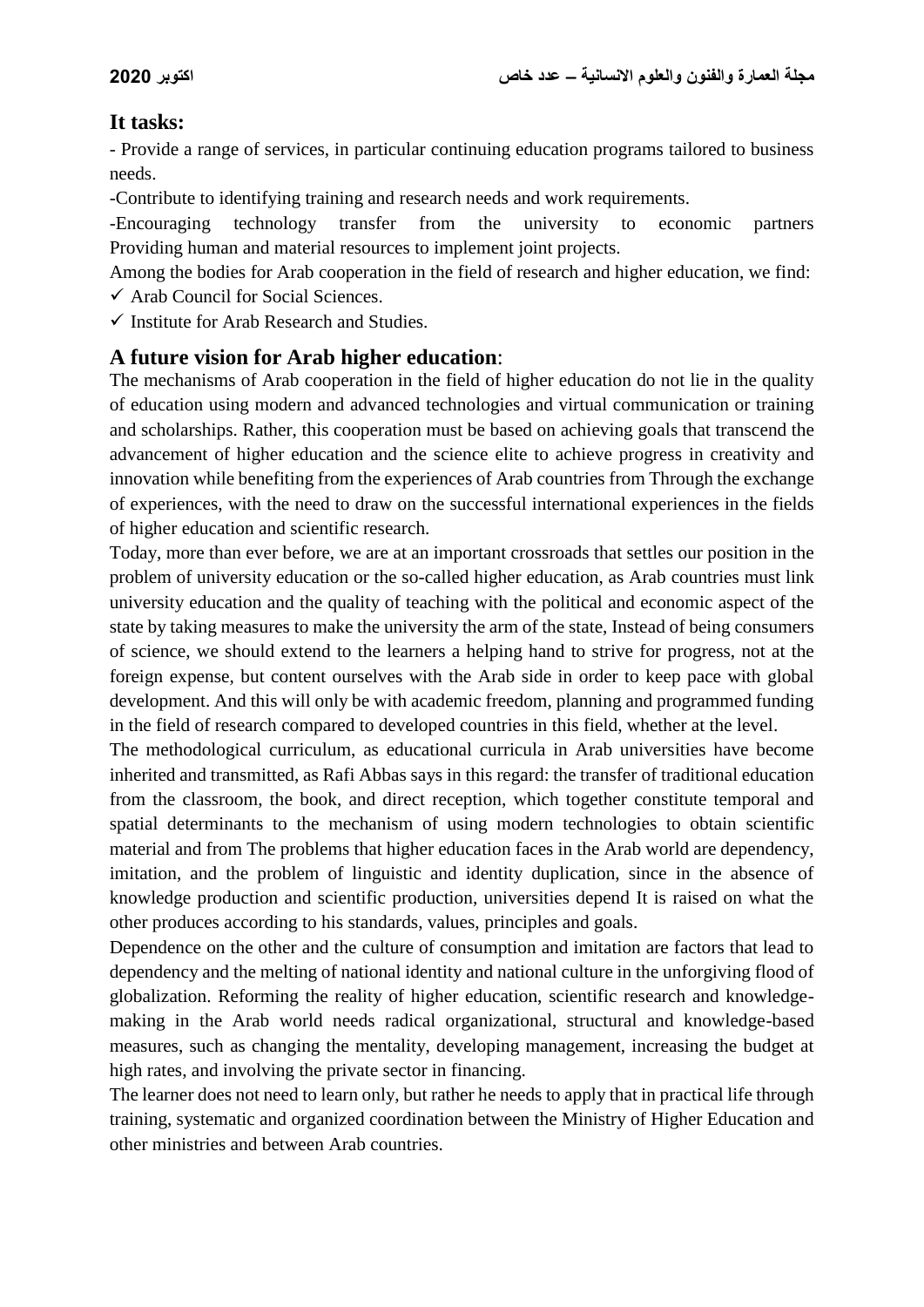# **Conclusion:**

Despite the efforts made among Arab countries in the field of training, distance education and the conclusion of cooperation agreements in the field of scientific research and higher education to achieve quality in education, they remain insufficient in comparison with international universities, and therefore the established programs must be reviewed first in Arab universities in the first place. Then in the field of Arab and international cooperation, with the improvement of the mechanisms that are implemented.

# **It is also necessary to exploit cooperation in the events of:**

-A qualitative leap in the field of higher education and scientific research. - Openness to international experiences in the context of exchanging experiences in this field. - Researching aspects of integration and interaction between Arab universities and means of developing them to achieve scientific goals, as well as identifying the most important problems and challenges facing higher education and scientific research in Arab universities in order to develop appropriate solutions.

# **References:**

 eabd allah 'abu batina .. almutamar alththani eshr lilwuzara' walmaswuwlin ean altaelim aleali walbahth aleilmii fi alwatan alearabi. almua'amat bayn mukharajat altaelim aleali waihtiajat almujtamae fi alwatan alearabii bayrut.

 murad, shrif. euzuz, munir, (2018) (iathar aistikhdam altaelim al'iiliktrunii ka'adat litahsin jawdat altaelim aleali fi aljazayir -drrasat halat jamieat almsylt-) , majalat almaear f , aleadad  $24.$ 

 ridaan, eabd albdye. alsyd, eatiatan, (2017) (tsur muqtarah litatbiqat altaelim al'iiliktrunii fi muasasat altaelim aleali alearabii fi alkhianat alealamia) , majalat aleulum alaijtimaeiatu. aleadad 24 , .s 39.

• ridaan, eabd albdye. alsyd, eatiat, nfs almarjie, s 41.

 Dutto william, loade brian (2002) , new media and instituations of higher education. london.,p8.

Heeger brett (2014) building the online learning enterprise. new york.. PP.1-5.

 hasan , 'iismaeil (2004) , (ifealiat altaelim altaeawunii almashub waghayr almashub bialtaelum al'iiliktrunii fi tanmiat altahsil wamaharat aleamal mae majmueat fi majal tiknulujia altaelim talibat kuliyat altarbiat jamieatan qtr) , majalat altarbiat waltarbiat alnafsiat , alqahrt , aleadad 125 , aljuz' 1 , . s 358.

 hina', yamani. (2006), altaelim al'iiliktrunii limuajahat altahadiyat alty tuajih altaelim aleali alsaeudia fi daw' easr mutatalabat taqniat almaelumati. risalat majstyr. makat almukaramat, jamieatan 'am alquraa, s 25.

 nayil, alhajaya, (2009), waqie altaelim al'iiliktrunii fi aljamieat al'urduniyat, risalat majstir, jamieat altafilat altaqniat, s 23.

- ridaan, eabd albdye. alsyd eatiat, marjie sabiq, s 45.
- alhusniu, hasan, (2006), 'iidarat alsinaeat alsaghirat madkhal 'iistratiji lilmuqaranat waltamayuz, eamman, dar alshuruq lilnashr waltawzie, s 57.

 alsakarinat, khalf, (2007), alryadt wa'iidarat munazamat al'aemal. eamman, dar almasirat. , s 124.